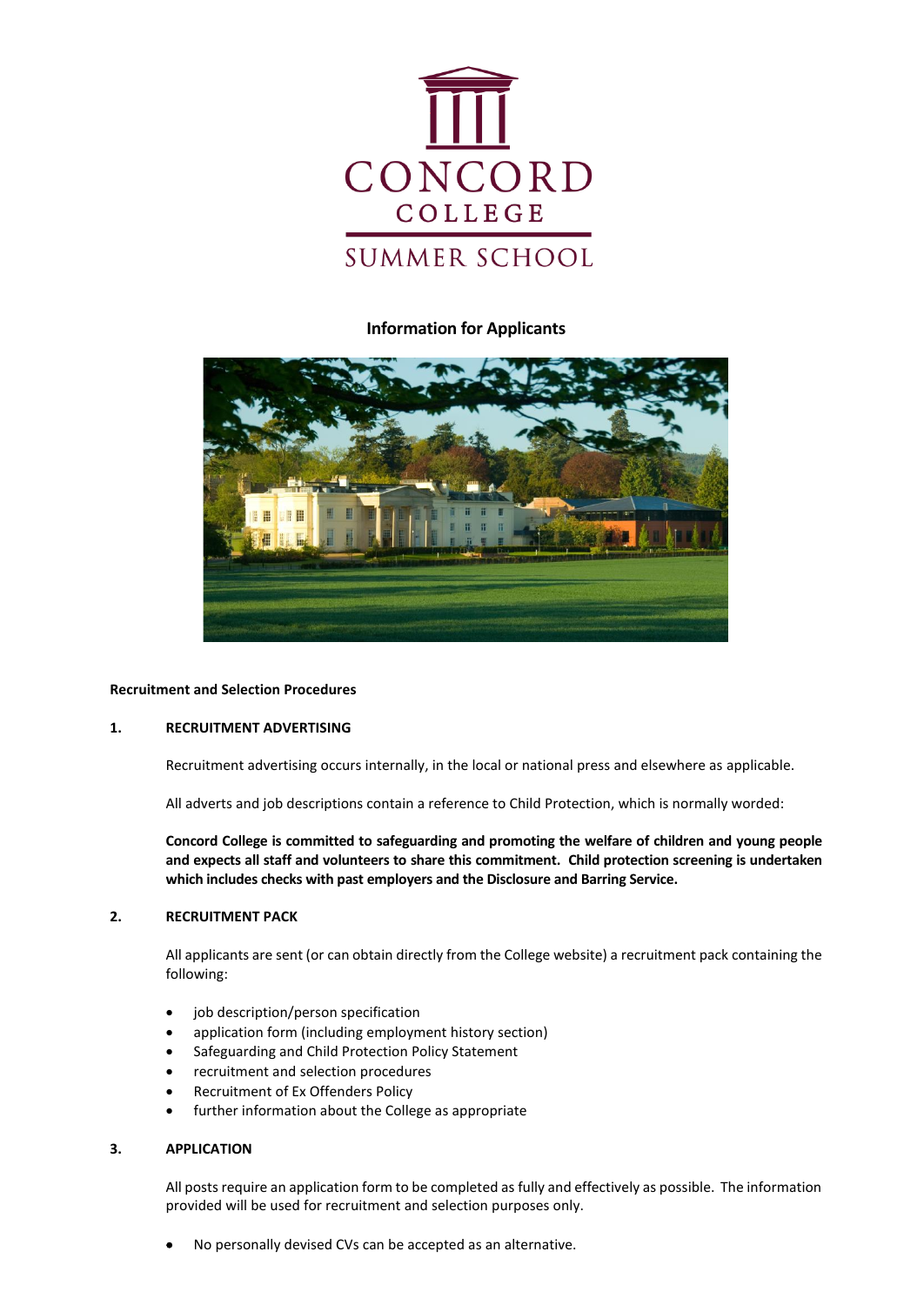- A full employment history is required commencing with the date on which the candidate left fulltime education.
- Any gap/concern in the information provided on the application form will be followed up, preferably before the candidate arrives for interview. If not resolved beforehand, any gap/concern will be thoroughly investigated at interview.
- The application form states 'if you are successful in your application an enhanced DBS check with children's barred list information will be undertaken'.

## **4. SHORTLISTING**

Following the closing date all application forms will be carefully considered by a Recruitment Selection Panel.

All applicants will be contacted after the closing date to inform them of whether they have been successful in their application.

All applicants who are shortlisted for interview will be asked to sign a declaration in relation to their criminal record and regarding information which would make them unsuitable to work with children.

## **5. REFERENCES**

An offer of employment is subject to receipt of references for the last four years, which are satisfactory to the College. References will be sought prior to interview.

- At least two written references are required; one of which must be from the applicant's current employer and must be provided by a senior person with appropriate authority. Furthermore, if the referee is school or college based, the reference must be confirmed by the Headteacher/Principal as being accurate in respect of any disciplinary investigations.
- If the applicant has, at any time, worked with children during their employment history, a reference from the last time that they worked with children (ifthis is prior to their current post) will be required.
- Where an applicant is not currently employed, a reference will be required from their most recent relevant period of employment.
- Open 'to whom it may concern' references and testimonials are not acceptable.
- References written by family or friends are not acceptable.
- References obtained by candidates directly are not acceptable.
- Telephone/verbal references alone are not acceptable and must be confirmed in writing. In addition, if there are any follow-up queries by telephone then anything substantial added to the original reference will be formally recorded and the referee asked to confirm that in writing.
- Referees will be asked about the applicant's reason for leaving, their suitability to work with children and about disciplinary offences (whether current or time expired) and about whether the applicant has been the subject of any substantiated safeguarding allegations or concerns and if so, the outcome of any enquiry or disciplinary procedure.
- Referees will be contacted by telephone to obtain confirmation that the reference is genuine and, if the reference has been supplied electronically, that it originates from a legitimate source. Referees will also be asked to clarify the content provided, where the information given is vague or insufficient.
- Information provided in the references will be compared with that detailed in the candidate's application form and any discrepancies will be discussed with the candidate.
- Any concerns regarding the content of the references must be resolved satisfactorily before any appointment is made.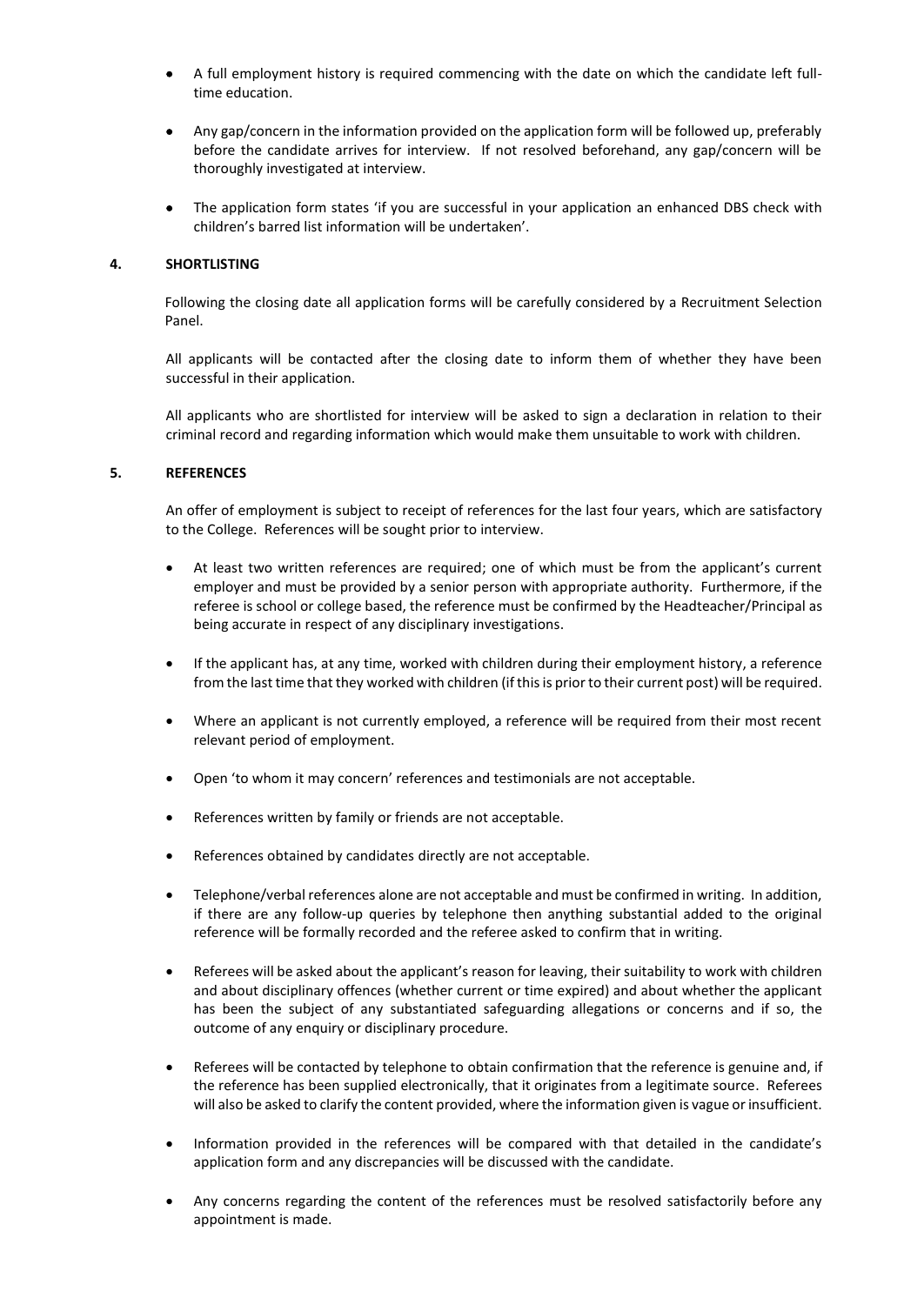## **6. INTERVIEWS**

- Interview and visit procedures will vary according to the post.
- Certain interview questions will be agreed in advance and asked of all the candidates (there will obviously be some variation dependent on information provided in the application). During the interview it is likely that an applicant's answers will also lead to some variations in follow-up questions.
- Child protection questions will form part of the interview process.
- There will be at least two interviewers involved in the process of interview (but they will not necessarily interview simultaneously) and one of these will have undertaken safer recruitment training as recommended by the DfE.
- Qualifications which are required or relevant to the post will be verified. This involves seeing the original of certificates, diplomas, etc, as appropriate. If this is not possible then qualifications will be checked and verified with the awarding body if the candidate is successful at interview.
- Identity will be checked. This involves seeing a candidate's passport and/or photocard driving licence, a full birth certificate and a utility bill or financial statement showing the candidate's current name and address and, if applicable, any documentation evidencing a change of name (eg. marriage certificate). Photocopies are not acceptable.
- The applicant's right to work in the UK will be checked and copies of the relevant documentation, e.g. passport, will be held in the personnel file of each successful applicant.
- Candidate assessment notes will be taken at interview and a meeting will be held post interview to discuss the candidates before a decision is taken on the appointment.
- All interview records are securely stored for 12 months after which those for unsuccessful applicants are destroyed.

## **7. OFFERS OF EMPLOYMENT**

Offers of employment are subject to the following:

- The applicant providing accurate information. Provision of false information is an offence and could lead to possible referral to the police and/or the Local Authority Designated Officer via the First Point of Contact Team.
- Applicants should note that College appointments are exempt from the Rehabilitation of Offenders Act and therefore all convictions, cautions and bind-overs, including those regarded as 'spent' must be declared if the applicant is shortlisted for interview. All applicants who are shortlisted for interview will be asked to sign a declaration in relation to their criminal record and regarding information which would make them unsuitable to work with children. The amendments to the Exceptions Order 1975 (2013) however provides that certain spent convictions and cautions are 'protected' and are not subject to disclosure to employers and cannot be taken into account. Applicants do not, therefore, need to disclose a caution or conviction for an offence committed in the United Kingdom if it has been filtered in accordance with the filtering rules. All guidance and criteria on the filtering of these cautions and convictions can be found at <https://www.gov.uk/government/collections/dbs-filtering-guidance>
- **DBS checks.** The procedures laid down by the Disclosure and Barring Service (DBS) are followed. All employees must have an enhanced DBS check with children's barred list information, whether or not they have previously lived or worked in the UK. The cost of the DBS check is currently met by the College. DBS checks must be completed prior to commencement of employment.

When an application is processed, DBS certificates are sent directly to applicants and the College receives notification by e-mail. All applicants must produce their original certificates to the Human Resources Department prior to their first working day at the College.

If the certificate contains additional information, the College will be notified by email and will contact the applicant. The College must see the original certificate and discuss matters revealed on the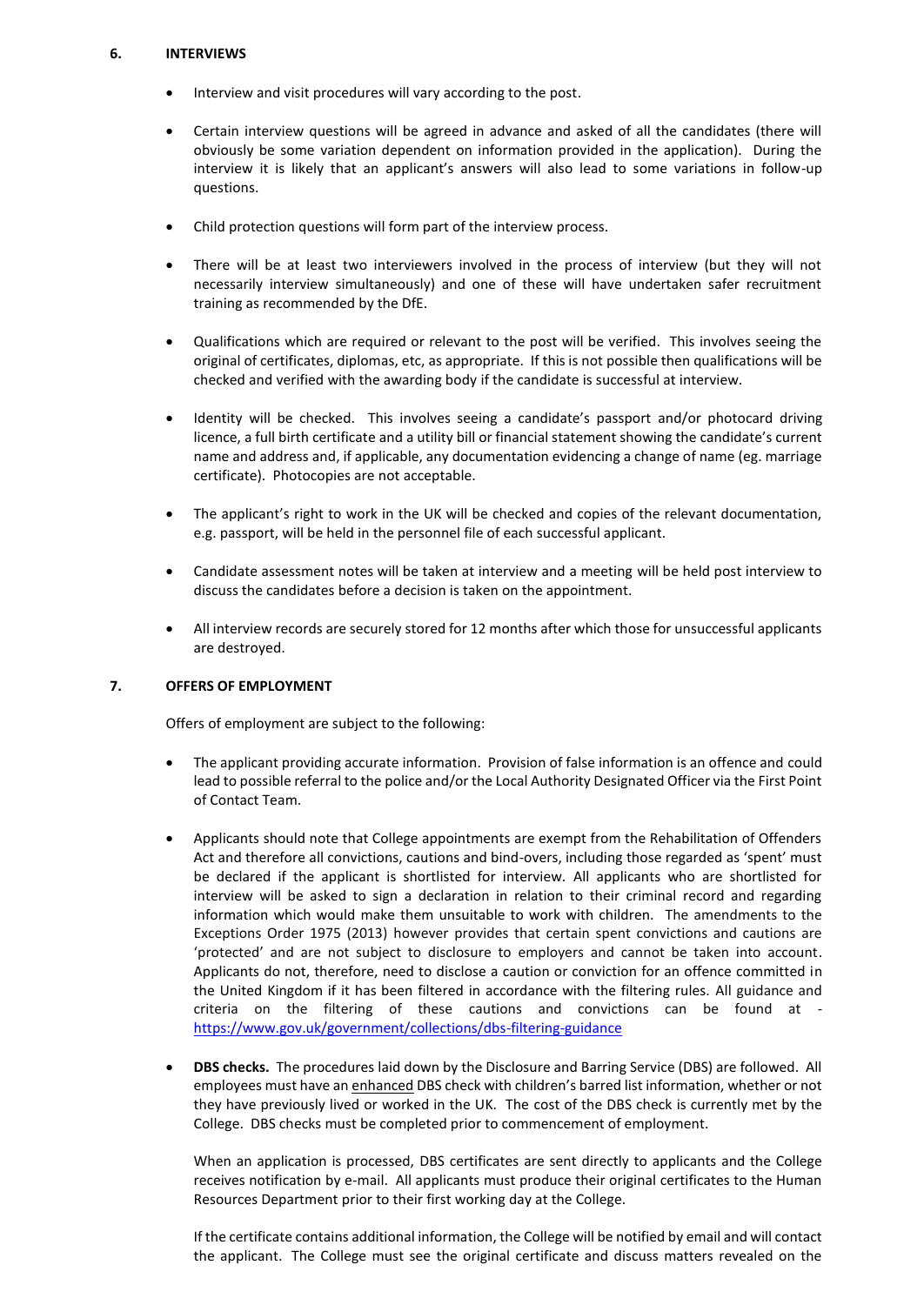certificate with the applicant directly, before any decision is taken to as to whether or not to withdraw an offer of employment. The original certificate will be returned to the applicant and a copy retained on file in accordance with our Policy on Secure Storage, Handling, Use, Retention and Disposal of Disclosures and Disclosure Information.

- Where a candidate has worked or been resident overseas such checks and confirmations as the College may require will be undertaken in accordance with statutory guidance. These checks may include:
	- $\triangleright$  criminal records checks where the candidate has lived or worked overseas for three months or more in the last 10 years;
	- ➢ criminal records checks where the candidate has lived or worked overseas for a significant period of time more than 10 years ago;
	- $\triangleright$  obtaining a letter, via the candidate, from their professional regulating authority in the country/countries in which they have worked which confirms that the candidate has not had any sanctions or restrictions imposed on them/or that they are not aware of any reason why the candidate may be unsuitable to teach.

Overseas criminal record check documents must be provided prior to commencement of employment.

- Verification of the right to work in the United Kingdom.
- Verification of medical fitness (mental and physical) by completion of a medical questionnaire, in order to comply with the Health and Safety at Work Act 1974, the Equality Act 2010 and the Education (Health Standards) (England) Regulations 2003.
- Verification of qualifications for teaching staff and for support staff where qualifications are required for their role. The Teaching Regulation (TRA) Employer Access Service will be used to verify any award of qualified teacher status (QTS) and the completion of teacher induction or probation.
- Receipt of at least two satisfactory references and verification by telephone.
- For those candidates employed or engaged to carry out teaching work, a check will be undertaken to ensure that the candidate is not subject to a prohibition order issued by the Secretary of State or any sanction or restriction imposed by the GTCE (before its abolition in March 2012).
- For those candidates to be appointed to a management position, a check will be undertaken to confirm that the candidate is not subject to a section 128 (Education and Skills Act 2008) direction made by the Secretary of State.

## **8. DATA PROTECTION**

The information provided on the application form will be processed using manual and computer records. The application form will be held on the personnel file of each successful applicant. The application forms of unsuccessful applicants will be destroyed after a period of 12 months.

## **9. DBS CERTIFICATE INFORMATION**

DBS certificate information is kept confidential and communicated on a need-to-know basis only. Certificates are not placed in the candidate's personnel file but stored separately and securely within a locked cabinet. Certificate information is kept for 6 months in accordance with the DBS Code of Practice. It is then shredded, but the College keeps a record of the date of issue, the name of the subject, the position for which the certificate was requested, and the unique reference number of the certificate.

## **10. EQUAL OPPORTUNITIES**

All staff involved in the recruitment and selection of staff will treat applicants fairly and make decisions objectively and in line with the College's commitment to equal opportunities by:

- ensuring that no job application or employee receives less favourable treatment on the grounds of any of the protected characteristics covered by the Equality Act 2010;
- ensuring that all employees are recruited on the basis of ability, qualifications and experience as measured against the job description/person specification.